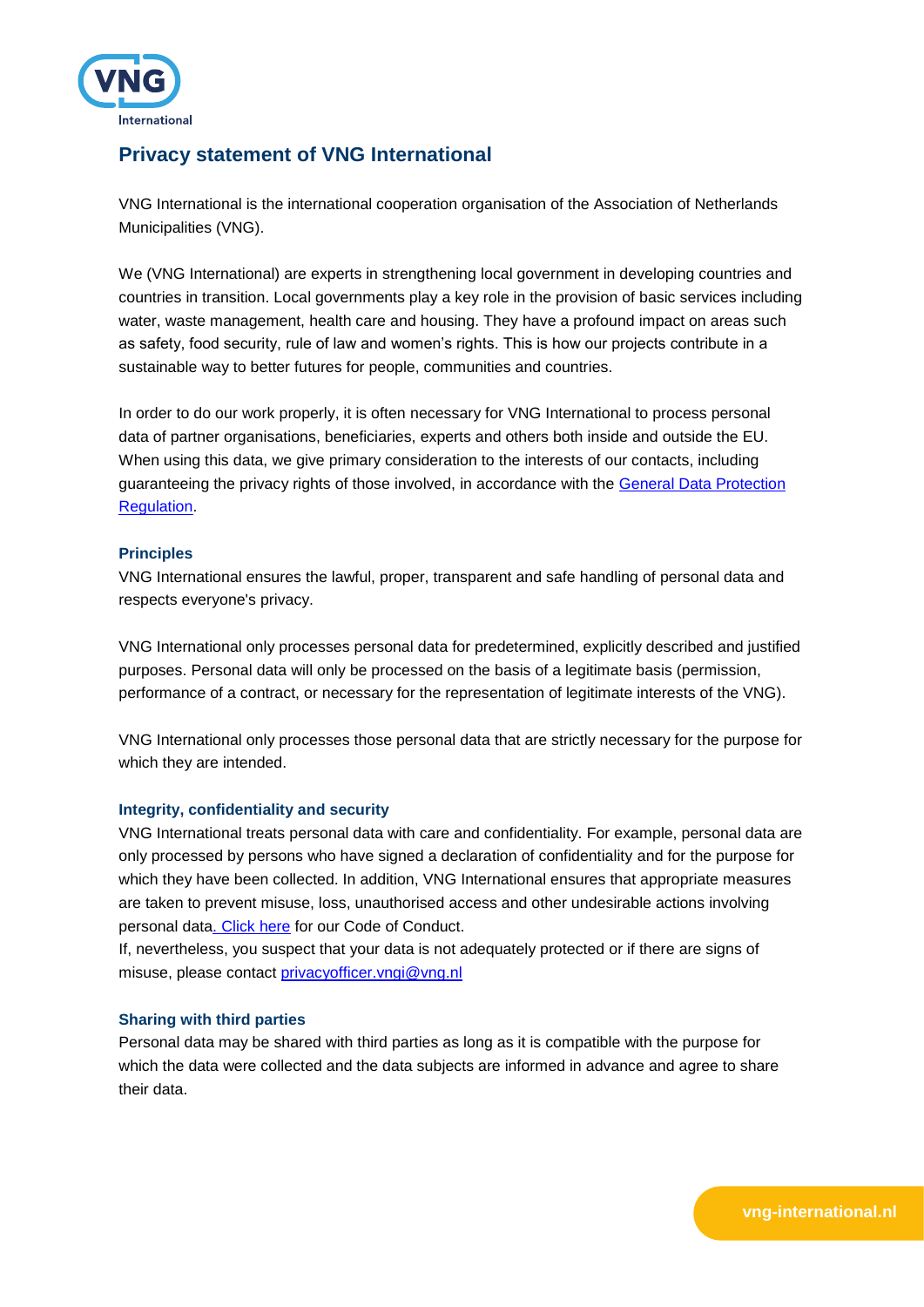If sharing with third parties is not compatible with the original purpose, the data subject's consent is required before data can be shared with third parties. This consent may be withdrawn at any time.

## **Storage period**

Personal data will not be kept for longer than is necessary to achieve the purposes for which your data were collected.

#### **Who is responsible**

The Board of VNG International is responsible for the proper safeguarding of privacy within VNG International (also called the controller). If you have any questions, requests or complaints about privacy, you may contact the Board in writing via the Data Protection Officer of VNG.

You can reach the Data Protection Officer via [privacy.officer@vng.nl](mailto:privacy.officer@vng.nl)

#### **What data**

VNG International only processes personal data to the extent that this is necessary for the performance of its activities. This may include personal data about:

- your identity (full name, gender, year of birth)
- contact details (address, telephone number, email address, IP address)
- curriculum vitae
- passport scan

VNG processes personal data for:

- acquisition
- execution of projects
- sending newsletters
- sending invitations and information

### **Processing register**

VNG maintains a register of its processing operations. Here you can find information about:

- who (identity and contact details) is responsible for which data processing
- the purpose and legal basis of the processing
- the categories (ordinary and special) of personal data (and of recipients of personal data)
- the personal data transferred outside the EU and on what legal grounds.

#### **Rights of the data subject**

You have the right to access, correct and delete your personal data. You can send a request for access, correction or removal to [privacyofficer.vngi@vng.nl,](mailto:privacyofficer.vngi@vng.nl) or by sending a letter to VNG International, PO Box 30435, 2500 GK The Hague, attn. the Privacy Officer.